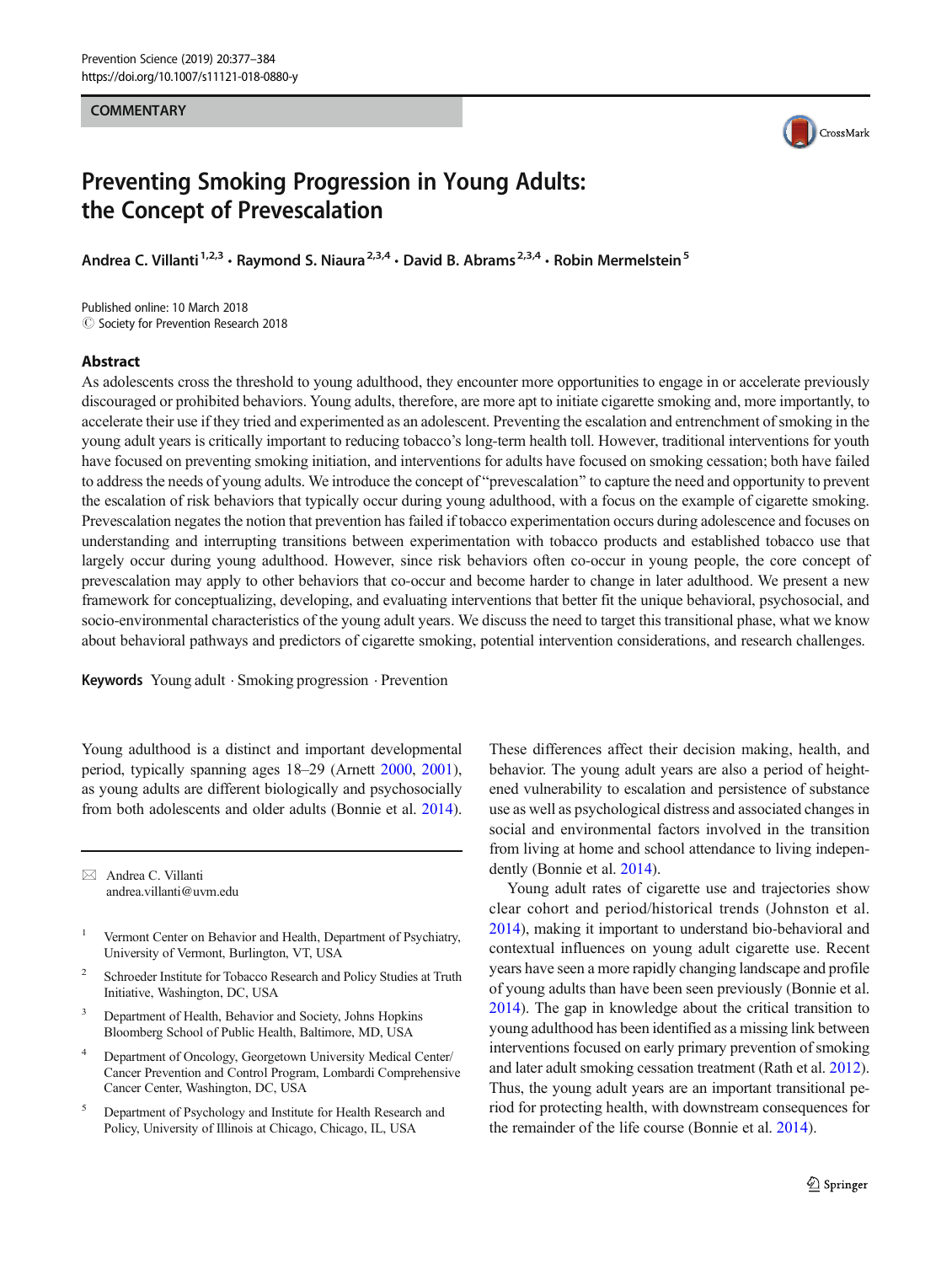This paper presents a new framework for conceptualizing, developing, and evaluating interventions that better fit the unique behavioral, psychosocial, and socioenvironmental characteristics of the young adult years. We introduce the concept of "prevescalation" (pronounced "pri-ves-kuh-ley-shuhn") to capture the need and opportunity to prevent the escalation of risk behaviors that typically occur during young adulthood, with a focus on the example of cigarette smoking. However, since risky behaviors often travel together because of shared vulnerability (Vanyukov et al. [2012](#page-7-0)), the core concept of prevescalation may apply to other risky behaviors that support one another and become entrenched and harder to change in later adulthood. We discuss the need to target this transitional phase, what we know about behavioral pathways and predictors of cigarette smoking, and potential intervention considerations and research challenges.

## Young Adults and Tobacco Use

Young adults are a particularly vulnerable population for tobacco and nicotine use, as they are a prime target for marketing and advertising by tobacco companies. The young adult years are also the period of greatest escalation and entrenchment of smoking (Hammond [2005;](#page-6-0) Thompson et al. [2017\)](#page-7-0), and significant initiation of cigarette and other combustible tobacco use still occur after age 18 (Foldes et al. [2010](#page-6-0); Hammond [2005](#page-6-0); Richardson et al. [2014](#page-7-0); U.S. Department of Health and Human Services [2012](#page-7-0)).

Studies of smoking trajectories from adolescence into young adulthood show that smoking progression occurs from adolescence through young adulthood, with persistent smoking patterns being established around age 25 (Brook et al. [2008](#page-5-0); Chassin et al. [2000](#page-5-0); Costello et al. [2008\)](#page-6-0). Age of smoking onset and rapidity of progression differ, however, by trajectory. In Chassin et al. ([2000](#page-5-0)) study on the natural history of smoking conducted from 1980 to 1993, early progressors escalated their smoking behavior through early and middle adolescence, establishing a high level of smoking by age 18–19 and smoking at this level into their thirties. Late progressors in this model experimented with smoking in late adolescence, experience a jump to weekly smoking at age 18, and achieve their maximum, stable pattern of smoking at age 24. Individuals on these smoking trajectories comprised 28% of the sample (12% early, 16% late) compared to 60% who remained non-smokers over time, 6% who experimented with smoking in adolescence and reported no smoking after age 20, and 5% whose smoking progressed rapidly from middle to late adolescence, peaked around age 20–21, then declined to zero after age 25. Consistent with evidence on the increase in light or intermittent smoking among young adults (Pierce et al. [2009](#page-7-0)) and smoking initiation after age 18 (Foldes et al. [2010](#page-6-0);

Thompson et al. [2017](#page-7-0)), stable, lower-level smoking was added as a distinct trajectory in two 2008 studies (Brook et al. [2008;](#page-5-0) Costello et al. [2008](#page-6-0)). In a study from 1975 to 2002 of participants aged 14–32 years, Brook et al. found that "occasional smokers" escalated their smoking between ages 16 and 22. maintaining a pattern of non-daily smoking through their thirties (approximately 10% of the sample). Costello et al. found a pattern of "stable light" smoking  $(7\%$  of the sample) from age 13 through age 25 using a national, probability-based sample collected from 1994 through 2002.

Following the 1998 Master Settlement Agreement which placed greater restrictions on marketing tobacco products to youth, young adults became a focus of industry marketing efforts (Biener and Albers [2004](#page-5-0)). Recent tobacco company marketing efforts signal that young adults remain a key target audience for their products (Mickle and Valentino-DeVries [2016\)](#page-6-0). National data highlight significant reductions in cigarette smoking among adolescents (Warner [2015\)](#page-7-0) and show that from 2006 to 2013, the onset of smoking is now greater among young adults than adolescents (Thompson et al. [2017\)](#page-7-0). Our studies in a cohort of young adults, conducted following the 1998 Master Settlement Agreement and the 2009 Family Smoking Prevention and Tobacco Control Act which granted FDA regulatory authority over tobacco products, provide new insights into smoking behavior in today's young people. These studies report rapid escalation of smoking behavior in a subset of youth after age 18, the presence of multiple lowerlevel smoking trajectories, and the lack of a "quitter" group in emerging adults (Hair et al. [2017](#page-6-0); Johnson et al. [2018](#page-6-0)). Crosssectional studies also highlight that exclusive cigarette use is no longer the typical pattern of tobacco and nicotine use in young people given the high prevalence of multiple tobacco and nicotine product use (i.e., poly-product use) in contemporary adolescents and young adults (Collins et al. [2017;](#page-6-0) Fix et al. [2014;](#page-6-0) Rath et al. [2012;](#page-7-0) Richardson et al. [2014;](#page-7-0) Villanti et al. [2016](#page-7-0)).

# Prevescalation as a Research Gap and an Intervention Opportunity

Understanding and preventing or reversing the escalation and entrenchment of cigarette smoking in the young adult years is critically important to reducing smoking's long-term health toll (Doll et al. [2004](#page-6-0), [2005](#page-6-0); Jha et al. [2013;](#page-6-0) Pirie et al. [2013;](#page-7-0) U.S. Department of Health and Human Services [2014](#page-7-0)). However, current tobacco control efforts may be missing the mark when one considers the complexity of patterns of young adult tobacco use, including the phenomenon of initiation starting after age 18. As Rath et al. [\(2012\)](#page-7-0) have noted, young adults are the "missing link" between youth prevention and adult cessation. Traditionally, interventions for youth have focused on preventing smoking initiation, and interventions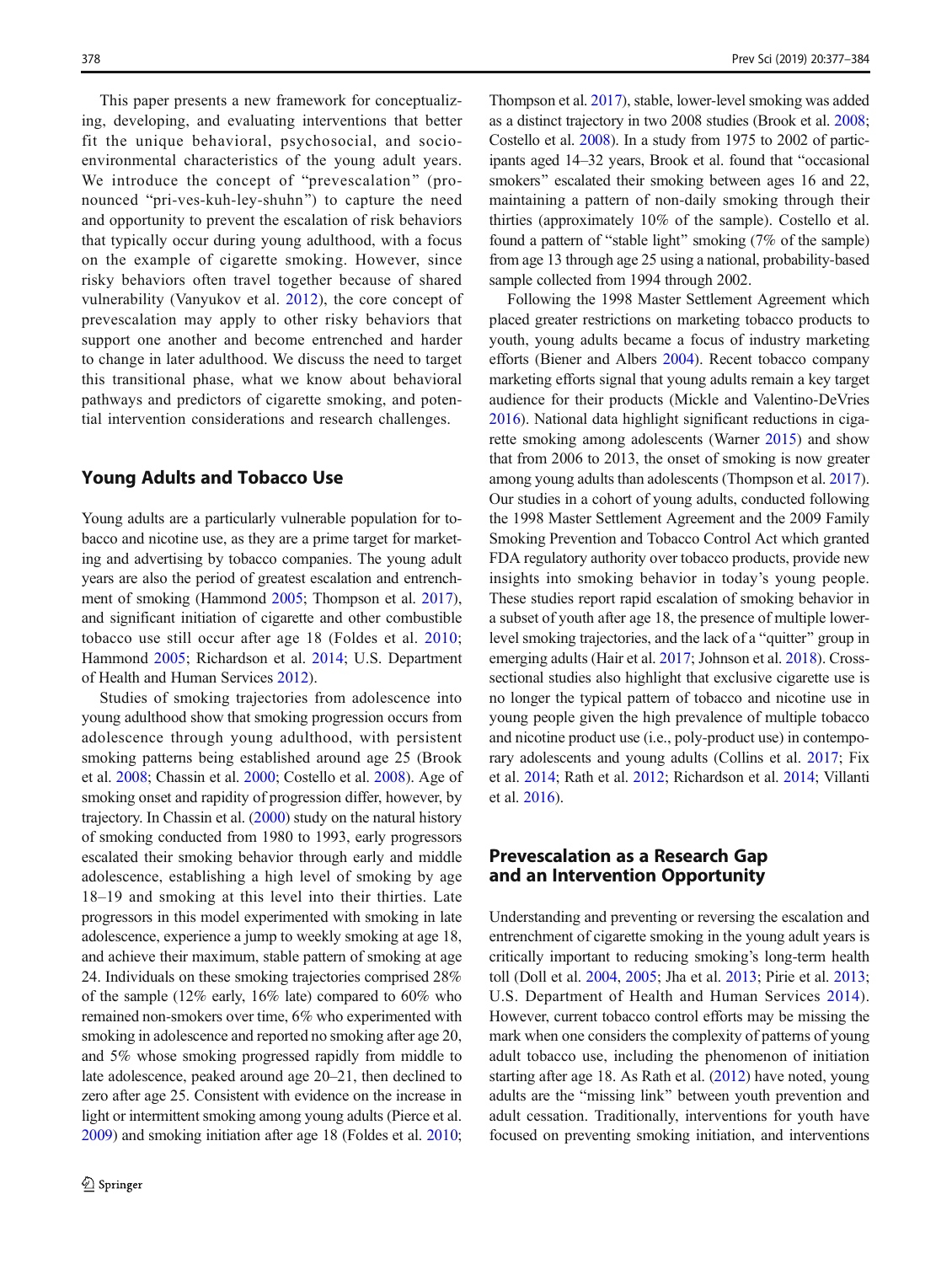for adults have focused on smoking cessation. In addition, young adults frequently do not self-identify as "smokers," and thus may not tune-in to cessation messages or believe that evidence-based cessation programs fit them (Y. Choi et al. [2011;](#page-5-0) Guillory et al. [2016;](#page-6-0) Staten and Ridner [2007\)](#page-7-0). As a result, young adults have not been the target of prevention, and there have been limited efforts targeting them for cessation. Finally, tobacco control efforts to date have focused almost exclusively on cigarettes, failing to consider the complexities of use of alternative nicotine or multiple tobacco products with different harm profiles (e.g., combusted products—hookah, little cigars/cigarillos, and non-combusted smokeless tobacco products and e-cigarettes that may or may not contain nicotine), the differences in context and motives for use, and transitions between tobacco and nicotine products—all of which are likely to affect probabilities of escalation or discontinuation (Cobb et al. [2015;](#page-5-0) Collins et al. [2017;](#page-6-0) Kozlowski and Warner [2017;](#page-6-0) Villanti et al. [2016\)](#page-7-0).

Young adulthood is a developmental period that is likely to present discontinuities or turning points in personal trajectories including the trajectory of smoking and other nicotine or tobacco product use (see Fig. 1). We propose the concept of prevescalation (preventing escalation) as the missing link between youth prevention and adult cessation, a key developmental period in which interventions can target turning points in the personal trajectories that lead to entrenched smoking behavior (Niaura [2018\)](#page-6-0). Prevescalation negates the notion that prevention has failed if tobacco or nicotine experimentation occurs during adolescence and focuses instead on understanding and interrupting transitions between experimentation with tobacco products and established cigarette smoking that largely occur during young adulthood. Prevescalation proposes that we think differently about this unique developmental period and devise more precise research questions and also new evidence-based interventions that may gain traction in



subpopulations who are on a pathway of escalating their smoking. This concept focuses on understanding and interrupting transitions between experimentation with tobacco products and established smoking behavior that largely occur during young adulthood. On the one hand, as shown in Fig. [2,](#page-3-0) prevention efforts typically target a single time point to prevent any use or any experimentation, whereas cessation treatments target adults who have maintained daily cigarette smoking for many years and have great difficulty quitting. Prevescalation efforts, on the other hand, offer a novel way to think about interventions across the wide range of patterns of use during experimentation and during the many variations of progression along the pathway to a possible lifetime of cigarette smoking that will prematurely kill about one in every two smokers that fails to stop (U.S. Department of Health and Human Services [2014](#page-7-0)).

## Principles for Prevescalation Interventions

Designing prevescalation interventions requires a clear understanding of the target population; an understanding of the environmental, biological, psychosocial, and behavioral pathways leading to escalation; an identification of potential leverage points or factors on which to intervene; strategies for delivering and scaling an intervention to broad population bases; and a plan for evaluation that captures changes in a longitudinal, unfolding behavioral pattern. Prevescalation interventions may contain elements of both prevention interventions, in which universal populationbased approaches are used (that is, interventions that target all youth in schools or mass media approaches), as well as more targeted strategies from cessation interventions, such as those that help smokers address some of the benefits of nicotine (e.g., mood management). For

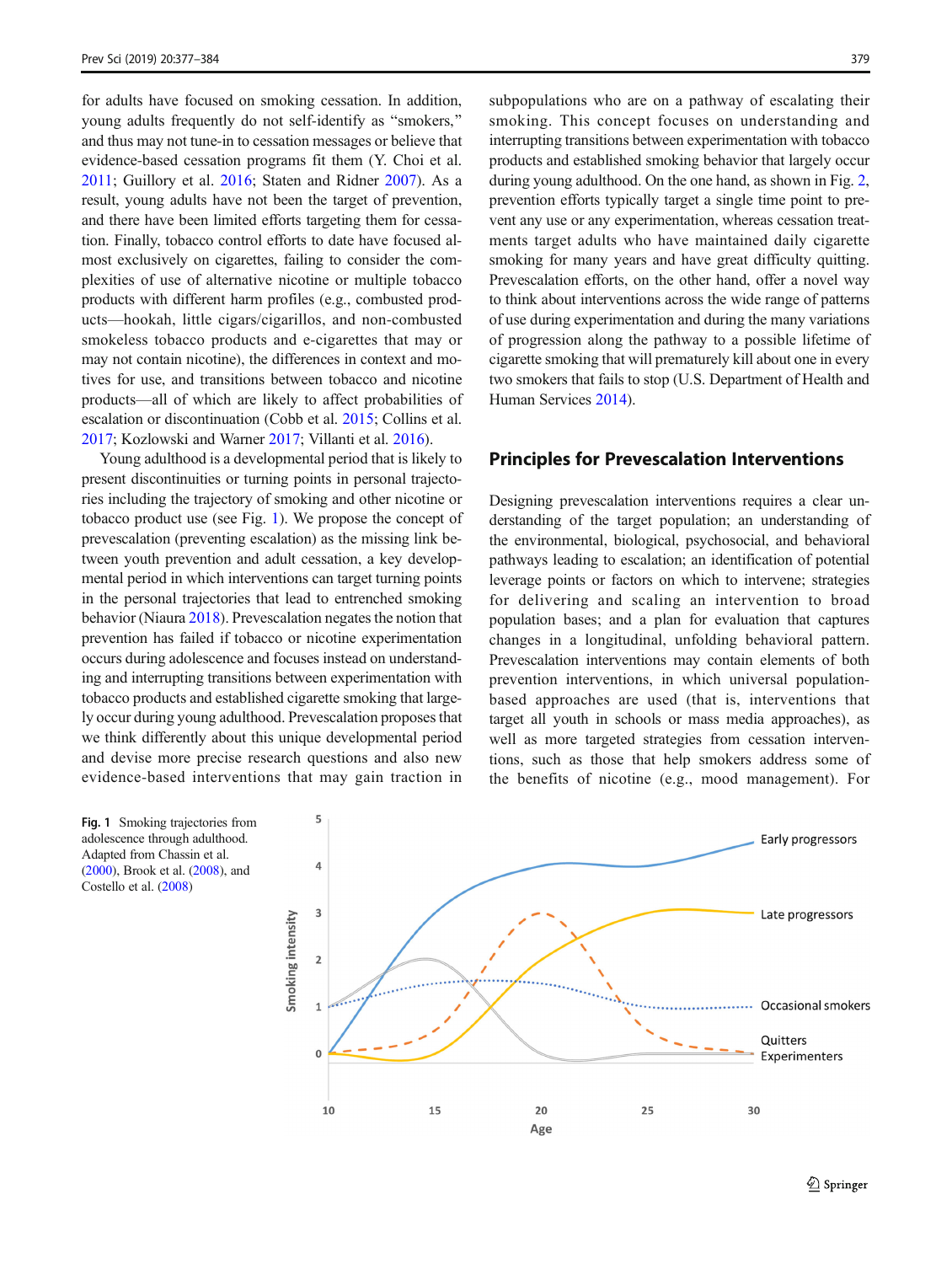<span id="page-3-0"></span>

Never use

Fig. 2 Targets for intervention across the trajectory of tobacco use

example, traditional tobacco prevention interventions have focused on limiting youth access to tobacco products and exposure to marketing, increasing the price of tobacco products, and denormalizing smoking via environmental restrictions and interventions related to parents and peers (U.S. Department of Health and Human Services [2014](#page-7-0)). Prevescalation interventions may also leverage these successful strategies for young adults. More recent strategies have focused on young adults, attempting to raise the minimum age of tobacco sales to 21 (Kwan et al. [2015\)](#page-6-0). A tobacco prevescalation intervention may be iterative or adaptive to meet changing social influences on tobacco use from adolescence through young adulthood. It may approach multiple problem behaviors (e.g., diet, alcohol use) to reduce tobacco use, as has been successful in young adult smoking cessation interventions (An et al. [2013\)](#page-5-0). One of the more defining features of prevescalation interventions, though, is the need to develop approaches that have durable effects, given that the period of risk for escalation extends over several years.

#### Target Population

Prevescalation interventions target a broad range of individuals, including those who may be considered "susceptible" to cigarette use, those who have tried or "experimented," and those who have moved beyond initial trials, but smoke infrequently or at very low levels. Approximately 35% of the total young adult population may fall into this range when one considers the full range of tobacco and nicotine products (Kasza et al. [2017](#page-6-0); Richardson et al. [2014](#page-7-0)). The FDA's The Real Cost campaign, a national media campaign trying to persuade youth to reassess the costs of tobacco use, similarly targets both susceptible never users and experimenters (Duke et al. [2015](#page-6-0)). However, The Real Cost campaign is geared towards adolescents aged 12–17 in the USA, and not to young adults. Thus, although some of its concepts and strategies could likely translate into messages for young adults, the execution, channels, and alternative messages may need to be better tailored to young adults.

#### Predictors of Escalation and Potential Leverage Points

Various predictors of smoking progression provide an opportunity to innovate and rethink interventions for young adults and how these predictors may provide intervention targets. A number of studies have examined individual psychosocial factors associated with smoking progression, or escalation. These studies identify key predictors of smoking progression in young adulthood: (a) early experience of symptoms of dependence, even at the very lowest levels of smoking (e.g., less than 25 lifetime cigarettes) (Dierker and Mermelstein [2010](#page-6-0)); (b) concurrent use of other substances, notably marijuana; (c) smoking identity (Hertel and Mermelstein [2012](#page-6-0)); (d) mood responses to smoking in-the-moment (Hedeker et al. [2009;](#page-6-0) Weinstein et al. [2008;](#page-7-0) Weinstein and Mermelstein [2013a](#page-7-0), [b](#page-7-0)); (e) expectancies about mood benefits of smoking (Colvin and Mermelstein [2010](#page-6-0); Heinz et al. [2010;](#page-6-0) Wahl et al. [2005](#page-7-0)); and (f) social influences (Choi et al. [2003](#page-5-0), [1997\)](#page-5-0). Studies suggest that young adults use smoking to relieve anhedonia (i.e., diminished pleasure), stress, and boredom (Colvin and Mermelstein [2010](#page-6-0); Heinz et al. [2010](#page-6-0); Wahl et al. [2005](#page-7-0)). Smoking immediately increases positive affect and improves negative mood (Hedeker et al. [2009](#page-6-0)) and adolescents who regulate mood by smoking experience rapid increases in smoking behavior (Weinstein and Mermelstein [2013a](#page-7-0), [b](#page-7-0)). The product itself may also influence smoking progression. Studies documenting the differential impact of menthol cigarettes (vs. non-menthol cigarettes) on subsequent smoking outcomes among youth and young adults highlight the role of menthol cigarettes in facilitating increased smoking and progression to regular smoking in youth and young adults (Delnevo et al. [2016;](#page-6-0) Nonnemaker et al. [2013](#page-6-0)).

#### Strategies for Delivering and Scaling an Intervention

These predictors provide ample targets for intervention. Some key strategies for prevescalation interventions may include decreasing psychological triggers to smoking and escalation (e.g., reducing negative moods, including boredom and anhedonia); changing self-perceptions or reinforcing selfperceptions that are incompatible with smoking; facilitating decisional, self-control in the moment; and changing social feedback and norms to discourage all forms of tobacco or nicotine product use. Under-explored, but potentially useful strategies are self-affirmation interventions. Self-affirmation interventions encourage individuals to reflect on values that are personally relevant to them, and reaffirm core values that will help to buffer individuals from stressors that might lead to unhealthy behaviors (Cohen and Sherman [2014\)](#page-5-0). Selfaffirmation interventions may also have surprisingly longlag effects (Miller et al. [2017](#page-6-0)).

Most individuals and young adults do not plan or want to be a "smoker" or "tobacco user," yet a sizable proportion end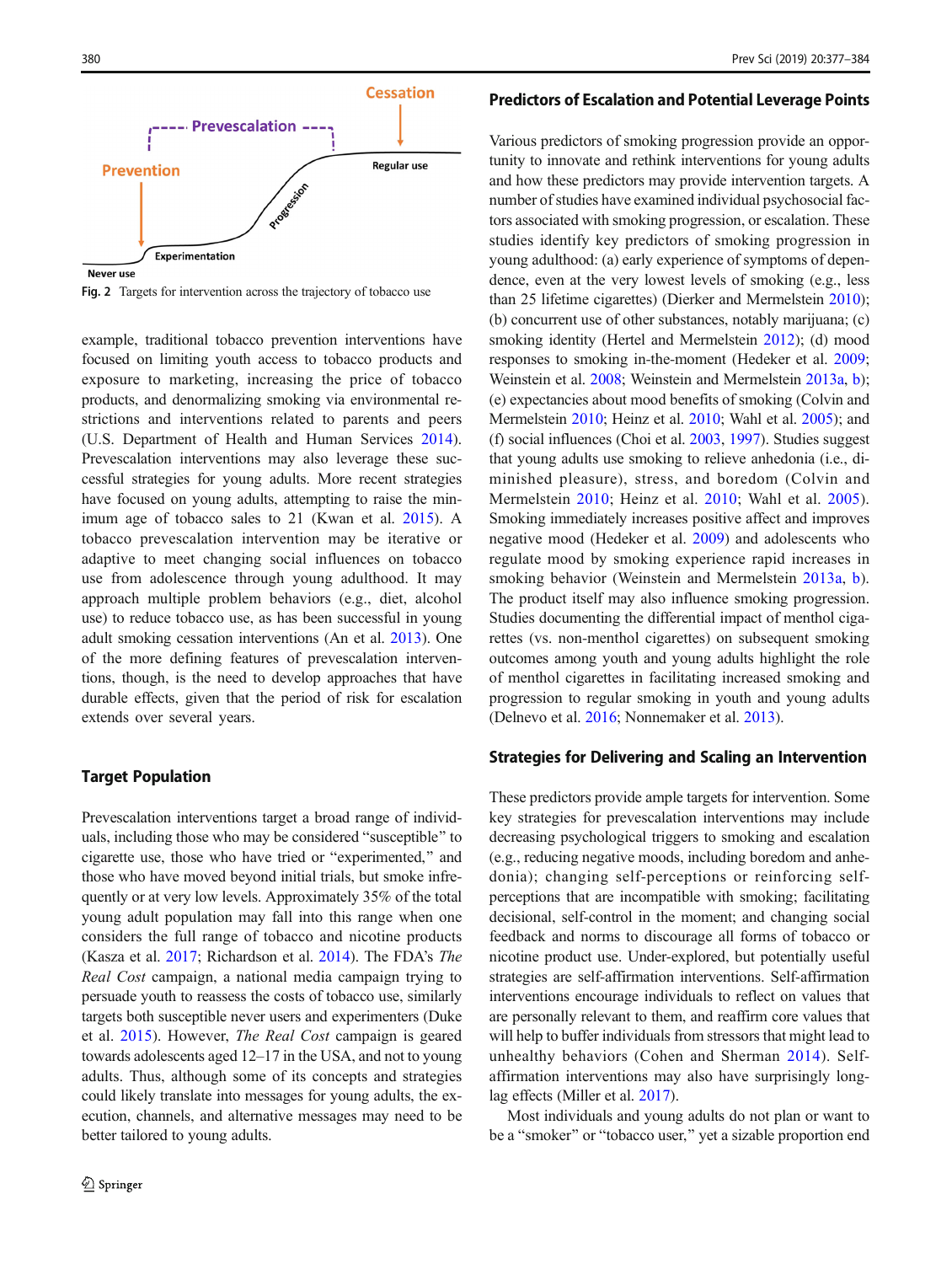up trying and using tobacco or nicotine products to varying degrees. Experimenters or intermittent, low-level users often do not consider themselves to be cigarette smokers, and certainly do not envision sustained use. With prevescalation interventions, the goal is to interrupt or to stop or reverse the chain of events that unfold over time to lead someone up the path to persistent use. Developing interventions that help reduce inattention to potentially problematic behavior or that help to heighten self-monitoring or social monitoring of tobacco use behaviors may further help to disrupt escalating trajectories. Prevescalation interventions can help to remind individuals of an aspect of their identity that is consistent with their aspirational self-image (e.g., healthy, appearance conscious, ambitious). External reinforcers, either through frequent, personalized messages (e.g., text messaging, social media messages) or through social feedback cycles, can be employed to remind people of their own goals and values, and facilitate self-control. Commitment devices, which include formal or self-imposed penalties or rewards to achieve one's goals (Bryan et al. [2010](#page-5-0)), can further help propel intentions to resist tobacco use into more controlled behavior. Commitment devices can include brief self-affirmation interventions which provide individuals with the opportunity to think about values that are personally relevant to them, with the notion that this reflective process will buffer them from stress that might lead to unhealthy behaviors (Cohen and Sherman [2014\)](#page-5-0). Other potential strategies include exploring micro-incentives, which could take a variety of forms (e.g., social, personal rewards, small tokens, or "credits"), for not using tobacco or for not engaging in associated problem behaviors. Micro-incentives could be delivered through social media platforms, texting, or phone apps, all of which are commonly used among young adults.

Prevescalation interventions also need to be delivered through channels that have broad reach. They need to be responsive to contextual influences on tobacco use, including social triggers and mood. Technological advances that allow for in-the-moment interventions triggered by location or mood monitoring may be of use in averting tobacco use episodes and reinforcing positive behavior. Easily scalable mobile health and social media technologies may be particularly well suited for the delivery of prevescalation interventions for young adults. As outlined in the Capability-Opportunity-Motivation-Behavior (COM-B) model (Michie et al. [2011\)](#page-6-0), there are reciprocal influencing processes that drive behavior change: Education, Persuasion, Incentivization, Coercion, Training, Restriction, Environmental restructuring, Modeling, and Enablement. This model suggests matching change components (i.e., persuasion and modeling) to the contexts in which they can be delivered (e.g., social media platforms). The COM-B model is compatible with recent software design models that emphasize social influence processes (Fogg [2009](#page-6-0)), and behavior change support systems (BCSS) (Oinas-Kukkonen and Harjumaa [2009](#page-7-0)). A prevescalation intervention that acknowledges strong social influences on tobacco use, therefore, may be delivered via social media and incorporate the following design principles: (1) social learning and facilitation, (2) competition (self-regulation via comparison of their performance with peers and behavioral adjustment), (3) cooperation (motivation to adopt a target behavior by leveraging the desire to be like their peers), and (4) recognition (motivation to change behavior in order to receive personal and public recognition for their efforts and accomplishments) (Oduor et al. [2014\)](#page-6-0).

### Evaluating Prevescalation Interventions

A key point for evaluation is the need to go beyond pointprevalence measures and to consider longer behavioral chains or trajectories. Evaluation of prevescalation efforts requires more detailed assessment of any tobacco or nicotine product use and smoking progression, and cannot rely solely on the dichotomous outcomes (yes, no) typically used to examine the impact of prevention and cessation efforts. Progression may be defined, for example, by changes in use patterns (i.e.., frequency and amount used, variability in use) assessed at multiple time points. It may also be characterized by changes in use states (e.g., never use, ever use, current use, former use) as measured via the Lifetime Inventory of Smoking Trajectories tool (Colby et al. [2012\)](#page-5-0) or via frequency and quantity of various types of products used (e.g., combustible products, non-combustible products, multiple products, nicotine-containing products). These measures may require assessment of complex poly-use patterns, multiple tobacco/ nicotine use states with variation in sojourn times, and how to understand transitions in product use that stabilize after a few years (Cobb et al. [2015\)](#page-5-0). Since the concept of prevescalation explicitly identifies changing an individual's smoking pattern as its target, the key outcome of a prevescalation intervention is within-subject change. This framework fits with contemporary use patterns in young adults which range from daily, heavy use to non-daily, light use. It also allows prevescalation efforts to engage a broader range of young users—not just never users or any past 30-day users, or more established most days, every day, or more than daily users—in interventions (Kozlowski and Giovino [2014;](#page-6-0) Saddleson et al. [2016;](#page-7-0) Villanti et al. [2016](#page-7-0); Warner [2015\)](#page-7-0). An important assessment challenge is the need to rely on selfreports, given that there are no objective measures that can capture the patterning of use of multiple tobacco- and nicotine-containing products that is often sporadic and highly variable. Having sensitive and reliable approaches that encourage accurate self-reporting about tobacco use is critical to appropriately evaluating interventions. Ecological Momentary Assessment devices can be programmed to more precisely and efficiently capture poly-product use patterns in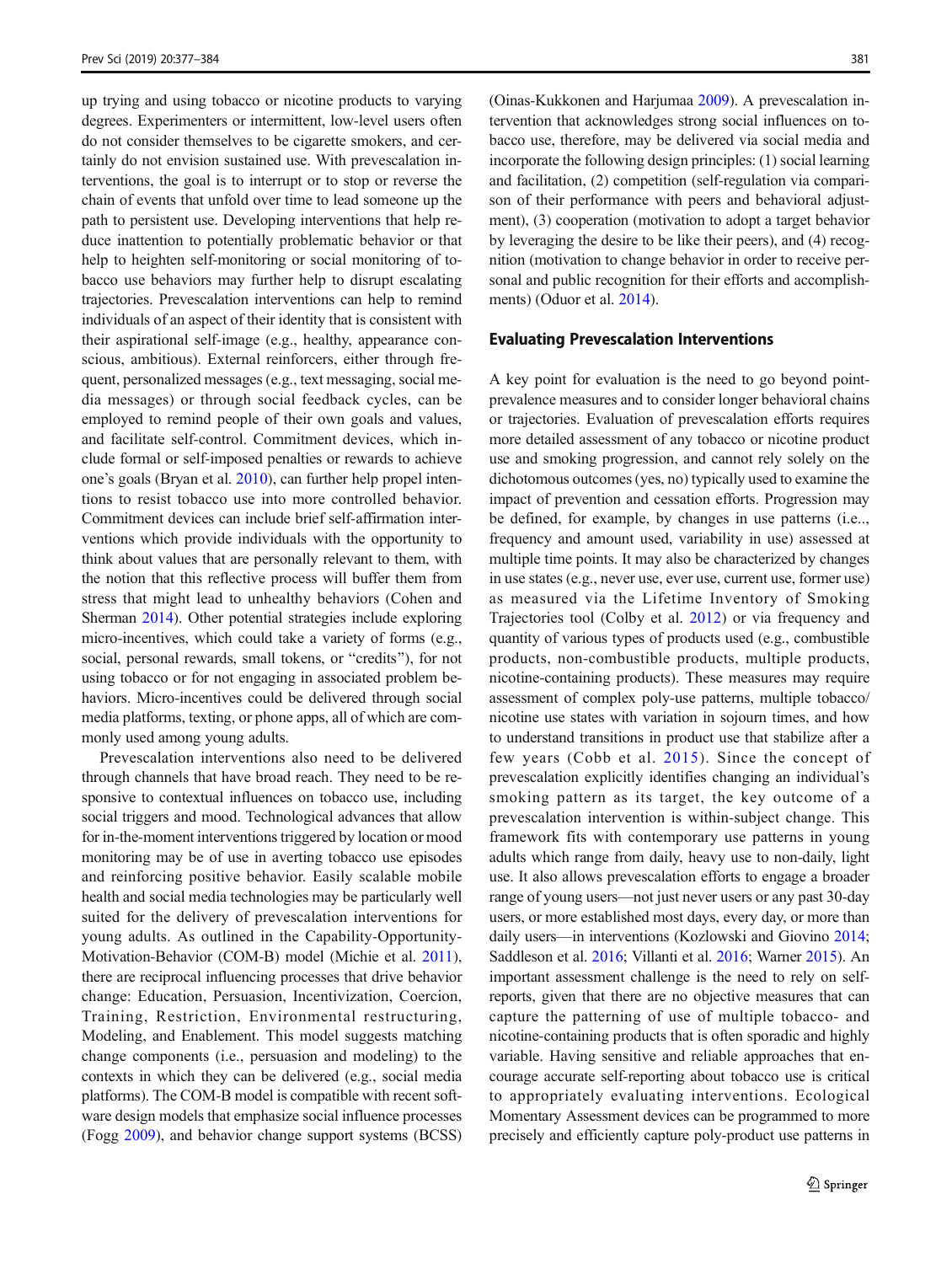<span id="page-5-0"></span>near real time as well as simultaneously evaluate the social and contextual factors driving use (Kirchner et al. [2013](#page-6-0); Setodji et al. [2013](#page-7-0); Thrul et al. [2014\)](#page-7-0).

Researchers may also need to consider broader approaches to a traditional randomized controlled trial design, and may want to consider alternative approaches such as factorial experiments to better screen and identify promising treatment components (e.g., multiphase optimization strategy (MOST)), as well as designs that incorporate more individualized sequential multiple assignment randomized trial (SMART) designs (Collins et al. 2007, 2009). A MOSTbased treatment development strategy, in which a set of theoretically or empirically supported intervention components are first screened, within a factorial design, is an especially efficient approach for identifying specific intervention components that are effective in preventing escalation. This approach also allows for tests of main and interactive effects among multiple intervention components, which is likely to lead to a more principled and effective multi-component, integrated intervention for prevescalation.

# Conclusion

As adolescents cross the threshold to young adulthood, they encounter more opportunities to engage in or accelerate previously discouraged or prohibited behaviors. Young adults, therefore, are more apt to initiate cigarette smoking and, more importantly, to accelerate their use if they tried and experimented as an adolescent. This period of transition has been surprisingly neglected as an opportunity to prevent the progression of smoking and possibly other risky behaviors. Prevescalation provides a novel conceptual and practical focus for research and a target for intervention in young adults with the promise of a huge payoff averting the deleterious health effects caused by overwhelmingly by cigarette smoking (U.S. Department of Health and Human Services [2014\)](#page-7-0).

Funding ACV was supported in part by Truth Initiative, an award (R03CA187756) from the National Cancer Institute, and the Centers of Biomedical Research Excellence P20GM103644 award from the National Institute on General Medical Sciences. The content is solely the responsibility of the authors and does not necessarily represent the official views of the National Institutes of Health.

#### Compliance with Ethical Standards

Conflicts of Interest The authors declare that they have no conflict of interest.

- Ethical Approval For this type of study, formal consent is not required.
- Informed Consent For this type of study, formal consent is not required.

#### References

- An, L. C., Demers, M. R., Kirch, M. A., Considine-Dunn, S., Nair, V., Dasgupta, K., … Ahluwalia, J. (2013). A randomized trial of an avatar-hosted multiple behavior change intervention for young adult smokers. Journal of the National Cancer Institute. Monographs, 2013, 209–215. doi[:https://doi.org/10.1093/jncimonographs/lgt021](https://doi.org/10.1093/jncimonographs/lgt021).
- Arnett, J. J. (2000). Emerging adulthood. A theory of development from the late teens through the twenties. The American Psychologist, 55, 469–480.
- Arnett, J. J. (2001). Conceptions of the transition to adulthood: Perspectives from adolescence through midlife. Journal of Adult Development, 8, 133–143.
- Biener, L., & Albers, A. B. (2004). Young adults: Vulnerable new targets of tobacco marketing. American Journal of Public Health, 94, 326– 330.
- Bonnie, R. J., Stroud, C., Breiner, H., & National Research Council (U.S.) Board on Children, Youth and Families. (2014). Investing in the health and well-being of young adults. Washington, D.C.: The National Academies Press.
- Brook, D. W., Brook, J. S., Zhang, C., Whiteman, M., Cohen, P., & Finch, S. J. (2008). Developmental trajectories of cigarette smoking from adolescence to the early thirties: Personality and behavioral risk factors. Nicotine & Tobacco Research, 10, 1283-1291. [https://doi.](https://doi.org/10.1080/14622200802238993) [org/10.1080/14622200802238993](https://doi.org/10.1080/14622200802238993).
- Bryan, G., Karlan, D., & Nelson, S. (2010). Commitment devices. Annual Review of Economics, 2, 671–698.
- Chassin, L., Presson, C. C., Pitts, S. C., & Sherman, S. J. (2000). The natural history of cigarette smoking from adolescence to adulthood in a Midwestern community sample: Multiple trajectories and their psychosocial correlates. Health Psychology, 19, 223–231.
- Choi, W. S., Pierce, J. P., Gilpin, E. A., Farkas, A. J., & Berry, C. C. (1997). Which adolescent experimenters progress to established smoking in the United States. American Journal of Preventive Medicine, 13, 385–391.
- Choi, W. S., Harris, K. J., Okuyemi, K., & Ahluwalia, J. S. (2003). Predictors of smoking initiation among college-bound high school students. Annals of Behavioral Medicine, 26, 69–74.
- Choi, Y., Choi, S. M., & Rifon, N. (2011). "I smoke but I am not a smoker": Phantom smokers and the discrepancy between selfidentity and behavior. Journal of American College Health, 59, 117–125. <https://doi.org/10.1080/07448481.2010.483704>.
- Cobb, C. O., Villanti, A. C., Graham, A. L., Pearson, J. L., Glasser, A. M., Rath, J. M., … Niaura, R. (2015). Markov modeling to estimate the population health impact of emerging tobacco products: A proof-ofconcept study. Tobacco Regulatory Science, 1, 129–141.
- Cohen, G. L., & Sherman, D. K. (2014). The psychology of change: Selfaffirmation and social psychological intervention. Annual Review of Psychology, 65, 333–371. [https://doi.org/10.1146/annurev-psych-](https://doi.org/10.1146/annurev-psych-010213-115137)[010213-115137](https://doi.org/10.1146/annurev-psych-010213-115137).
- Colby, S. M., Clark, M. A., Rogers, M. L., Ramsey, S., Graham, A. L., Boergers, J., … Abrams, D. B. (2012). Development and reliability of the lifetime interview on smoking trajectories. Nicotine & Tobacco Research, 14, 290–298. doi[:https://doi.org/10.1093/ntr/](https://doi.org/10.1093/ntr/ntr212) [ntr212](https://doi.org/10.1093/ntr/ntr212).
- Collins, L. M., Murphy, S. A., & Strecher, V. (2007). The multiphase optimization strategy (MOST) and the sequential multiple assignment randomized trial (SMART): New methods for more potent eHealth interventions. American Journal of Preventive Medicine, 32, S112–S118. [https://doi.org/10.1016/j.amepre.2007.01.022.](https://doi.org/10.1016/j.amepre.2007.01.022)
- Collins, L. M., Chakraborty, B., Murphy, S. A., & Strecher, V. (2009). Comparison of a phased experimental approach and a single randomized clinical trial for developing multicomponent behavioral interventions. Clinical Trials, 6, 5–15. [https://doi.org/10.1177/](https://doi.org/10.1177/1740774508100973) [1740774508100973](https://doi.org/10.1177/1740774508100973).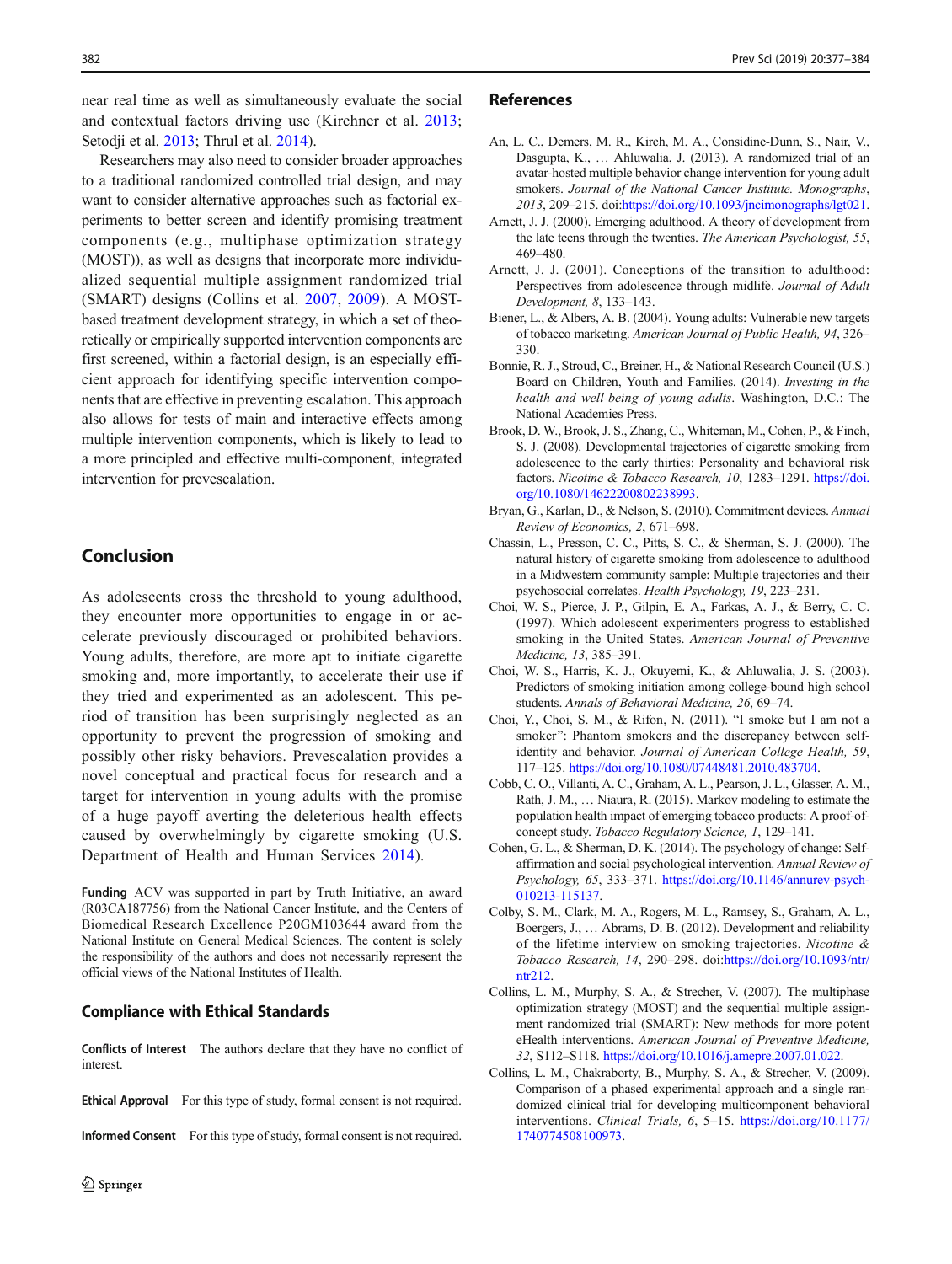- <span id="page-6-0"></span>Collins, L. K., Villanti, A. C., Pearson, J. L., Glasser, A. M., Johnson, A. L., Niaura, R. S., & Abrams, D. B. (2017). Frequency of youth Ecigarette, tobacco, and poly-use in the United States, 2015: Update to Villanti et al., "Frequency of youth E-cigarette and tobacco use patterns in the United States: Measurement precision is critical to inform public health". Nicotine & Tobacco Research, 19, 1253– 1254. [https://doi.org/10.1093/ntr/ntx073.](https://doi.org/10.1093/ntr/ntx073)
- Colvin, P. J., & Mermelstein, R. J. (2010). Adolescents' smoking outcome expectancies and acute emotional responses following smoking. Nicotine & Tobacco Research, 12, 1203-1210. [https://](https://doi.org/10.1093/ntr/ntq169) [doi.org/10.1093/ntr/ntq169.](https://doi.org/10.1093/ntr/ntq169)
- Costello, D. M., Dierker, L. C., Jones, B. L., & Rose, J. S. (2008). Trajectories of smoking from adolescence to early adulthood and their psychosocial risk factors. Health Psychology, 27, 811–818. <https://doi.org/10.1037/0278-6133.27.6.811>.
- Delnevo, C. D., Villanti, A. C., Wackowski, O. A., Gundersen, D. A., & Giovenco, D. P. (2016). The influence of menthol, e-cigarettes and other tobacco products on young adults' self-reported changes in past year smoking. Tobacco Control, 25, 571–574. [https://doi.org/](https://doi.org/10.1136/tobaccocontrol-2015-052325) [10.1136/tobaccocontrol-2015-052325.](https://doi.org/10.1136/tobaccocontrol-2015-052325)
- Dierker, L., & Mermelstein, R. (2010). Early emerging nicotinedependence symptoms: A signal of propensity for chronic smoking behavior in adolescents. Journal of Pediatrics, 156, 818–822. <https://doi.org/10.1016/j.jpeds.2009.11.044>.
- Doll, R., Peto, R., Boreham, J., & Sutherland, I. (2004). Mortality in relation to smoking: 50 years' observations on male British doctors. British Medical Journal, 328, 1519. [https://doi.org/10.1136/bmj.](https://doi.org/10.1136/bmj.38142.554479.AE) [38142.554479.AE](https://doi.org/10.1136/bmj.38142.554479.AE).
- Doll, R., Peto, R., Boreham, J., & Sutherland, I. (2005). Mortality from cancer in relation to smoking: 50 years observations on British doctors. British Journal of Cancer, 92, 426-429. [https://doi.org/10.](https://doi.org/10.1038/sj.bjc.6602359) [1038/sj.bjc.6602359.](https://doi.org/10.1038/sj.bjc.6602359)
- Duke, J. C., Alexander, T. N., Zhao, X., Delahanty, J. C., Allen, J. A., MacMonegle, A. J., & Farrelly, M. C. (2015). Youth's awareness of and reactions to the real cost National Tobacco Public Education Campaign. PLoS One, 10, e0144827. [https://doi.org/10.1371/](https://doi.org/10.1371/journal.pone.0144827) [journal.pone.0144827.](https://doi.org/10.1371/journal.pone.0144827)
- Fix, B. V., O'Connor, R. J., Vogl, L., Smith, D., Bansal-Travers, M., Conway, K. P., et al. (2014). Patterns and correlates of polytobacco use in the United States over a decade: NSDUH 2002–2011. Addictive Behaviors, 39, 768–781. [https://doi.org/10.1016/j.](https://doi.org/10.1016/j.addbeh.2013.12.015) [addbeh.2013.12.015.](https://doi.org/10.1016/j.addbeh.2013.12.015)
- Fogg, B. (2009). A behavior model for persuasive design. Paper presented at the proceedings of the 4th international conference on persuasive technology, Claremont, CA.
- Foldes, S. S., An, L. C., Rode, P., Schillo, B. A., Davern, M., Alesci, N. L., … Manley, M. W. (2010). The prevalence of unrecognized tobacco use among young adults. American Journal of Health Behavior, 34, 309–321. doi[:https://doi.org/10.5555/ajhb.2010.34.3.](https://doi.org/10.5555/ajhb.2010.34.3.309) [309](https://doi.org/10.5555/ajhb.2010.34.3.309).
- Guillory, J., Lisha, N., Lee, Y. O., & Ling, P. M. (2016). Phantom smoking among young adult bar patrons. Tobacco Control, 26, 153–157. [https://doi.org/10.1136/tobaccocontrol-2015-052821.](https://doi.org/10.1136/tobaccocontrol-2015-052821)
- Hair, E., Bennett, M., Williams, V., Johnson, A., Rath, J., Cantrell, J., et al. (2017). Progression to established patterns of cigarette smoking among young adults. Drug & Alcohol Dependence, 177, 77–83. [https://doi.org/10.1016/j.drugalcdep.2017.03.040.](https://doi.org/10.1016/j.drugalcdep.2017.03.040)
- Hammond, D. (2005). Smoking behaviour among young adults: Beyond youth prevention. Tobacco Control, 14, 181–185. [https://doi.org/10.](https://doi.org/10.1136/tc.2004.009621) [1136/tc.2004.009621.](https://doi.org/10.1136/tc.2004.009621)
- Hedeker, D., Mermelstein, R. J., Berbaum, M. L., & Campbell, R. T. (2009). Modeling mood variation associated with smoking: An application of a heterogeneous mixed-effects model for analysis of ecological momentary assessment (EMA) data. Addiction, 104, 297–307. [https://doi.org/10.1111/j.1360-0443.2008.02435.x.](https://doi.org/10.1111/j.1360-0443.2008.02435.x)
- Heinz, A. J., Kassel, J. D., Berbaum, M., & Mermelstein, R. (2010). Adolescents' expectancies for smoking to regulate affect predict smoking behavior and nicotine dependence over time. Drug & Alcohol Dependence, 111, 128–135. [https://doi.org/10.1016/j.](https://doi.org/10.1016/j.drugalcdep.2010.04.001) [drugalcdep.2010.04.001.](https://doi.org/10.1016/j.drugalcdep.2010.04.001)
- Hertel, A. W., & Mermelstein, R. J. (2012). Smoker identity and smoking escalation among adolescents. Health Psychology, 31, 467–475. [https://doi.org/10.1037/a0028923.](https://doi.org/10.1037/a0028923)
- Jha, P., Ramasundarahettige, C., Landsman, V., Rostron, B., Thun, M., Anderson, R. N., … Peto, R. (2013). 21st-century hazards of smoking and benefits of cessation in the United States. New England Journal of Medicine, 368, 341–350. doi[:https://doi.org/](https://doi.org/10.1056/NEJMsa1211128) [10.1056/NEJMsa1211128.](https://doi.org/10.1056/NEJMsa1211128)
- Johnson, A. L., Villanti, A. C., Williams, V., Rath, J. M., Vallone, D. M., Abrams, D. B., … Mermelstein, R. J. (2018). Smoking trajectory classes and impact of social smoking identity in two cohorts of U.S. young adults. Emerging Adulthood. In press.
- Johnston, L. D., O'Malley, P. M., Bachman, J. G., Schulenberg, J. E., & Miech, R. A. (2014). Monitoring the Future National Survey Results on Drug Use, 1975–2013. Volume II: College Students and Adults Ages 19–55. Ann Arbor: Institute for Social Research, The University of Michigan.
- Kasza, K. A., Ambrose, B. K., Conway, K. P., Borek, N., Taylor, K., Goniewicz, M. L., et al. (2017). Tobacco-product use by adults and youths in the United States in 2013 and 2014. New England Journal of Medicine, 376, 342–353. [https://doi.org/10.1056/](https://doi.org/10.1056/NEJMsa1607538) [NEJMsa1607538](https://doi.org/10.1056/NEJMsa1607538).
- Kirchner, T. R., Cantrell, J., Anesetti-Rothermel, A., Ganz, O., Vallone, D. M., & Abrams, D. B. (2013). Geospatial exposure to point-ofsale tobacco: Real-time craving and smoking-cessation outcomes. American Journal of Preventive Medicine, 45, 379–385. [https://doi.](https://doi.org/10.1016/j.amepre.2013.05.016) [org/10.1016/j.amepre.2013.05.016.](https://doi.org/10.1016/j.amepre.2013.05.016)
- Kozlowski, L. T., & Giovino, G. A. (2014). Softening of monthly cigarette use in youth and the need to harden measures in surveillance. Preventive Medicine Reports, 1, 53–55. [https://doi.org/10.1016/j.](https://doi.org/10.1016/j.pmedr.2014.10.003) [pmedr.2014.10.003.](https://doi.org/10.1016/j.pmedr.2014.10.003)
- Kozlowski, L. T., & Warner, K. E. (2017). Adolescents and e-cigarettes: Objects of concern may appear larger than they are. Drug & Alcohol Dependence, 174, 209–214. [https://doi.org/10.1016/j.drugalcdep.](https://doi.org/10.1016/j.drugalcdep.2017.01.001) [2017.01.001](https://doi.org/10.1016/j.drugalcdep.2017.01.001).
- Kwan, L. Y., Stratton, K., & Bonnie, R. J. (2015). Public health implications of raising the minimum age of legal access to tobacco products. Washington, DC: The National Academies Press.
- Michie, S., van Stralen, M. M., & West, R. (2011). The behaviour change wheel: A new method for characterising and designing behaviour change interventions. Implementation Science, 6, 42. [https://doi.org/](https://doi.org/10.1186/1748-5908-6-42) [10.1186/1748-5908-6-42](https://doi.org/10.1186/1748-5908-6-42).
- Mickle, T., & Valentino-DeVries, J. (2016). Newport's "pleasure lounge" aims to ignite cigarettes sales. Retrieved from [https://www.wsj.com/](https://www.wsj.com/articles/newports-pleasure-lounge-aims-to-ignite-cigarettes-sales-1473801325) [articles/newports-pleasure-lounge-aims-to-ignite-cigarettes-sales-](https://www.wsj.com/articles/newports-pleasure-lounge-aims-to-ignite-cigarettes-sales-1473801325)[1473801325](https://www.wsj.com/articles/newports-pleasure-lounge-aims-to-ignite-cigarettes-sales-1473801325).
- Miller, D. T., Dannals, J. E., & Zlatev, J. J. (2017). Behavioral processes in long-lag intervention studies. Perspectives on Psychological Science, 12, 454–467. [https://doi.org/10.1177/](https://doi.org/10.1177/1745691616681645) [1745691616681645](https://doi.org/10.1177/1745691616681645).
- Niaura, R. (2018). Communicating differences in tobacco product risks: Timing is of the essence. Addictive Behaviors, 76, 388–389. [https://](https://doi.org/10.1016/j.addbeh.2017.01.028) [doi.org/10.1016/j.addbeh.2017.01.028.](https://doi.org/10.1016/j.addbeh.2017.01.028)
- Nonnemaker, J., Hersey, J., Homsi, G., Busey, A., Allen, J., & Vallone, D. (2013). Initiation with menthol cigarettes and youth smoking uptake. Addiction, 108, 171–178. [https://doi.org/10.1111/j.1360-](https://doi.org/10.1111/j.1360-0443.2012.04045.x) [0443.2012.04045.x](https://doi.org/10.1111/j.1360-0443.2012.04045.x).
- Oduor, M., Alahäivälä, T., & Oinas-Kukkonen, H. (2014). Persuasive software design patterns for social influence. Personal and Ubiquitous Computing, 18, 1689–1704.